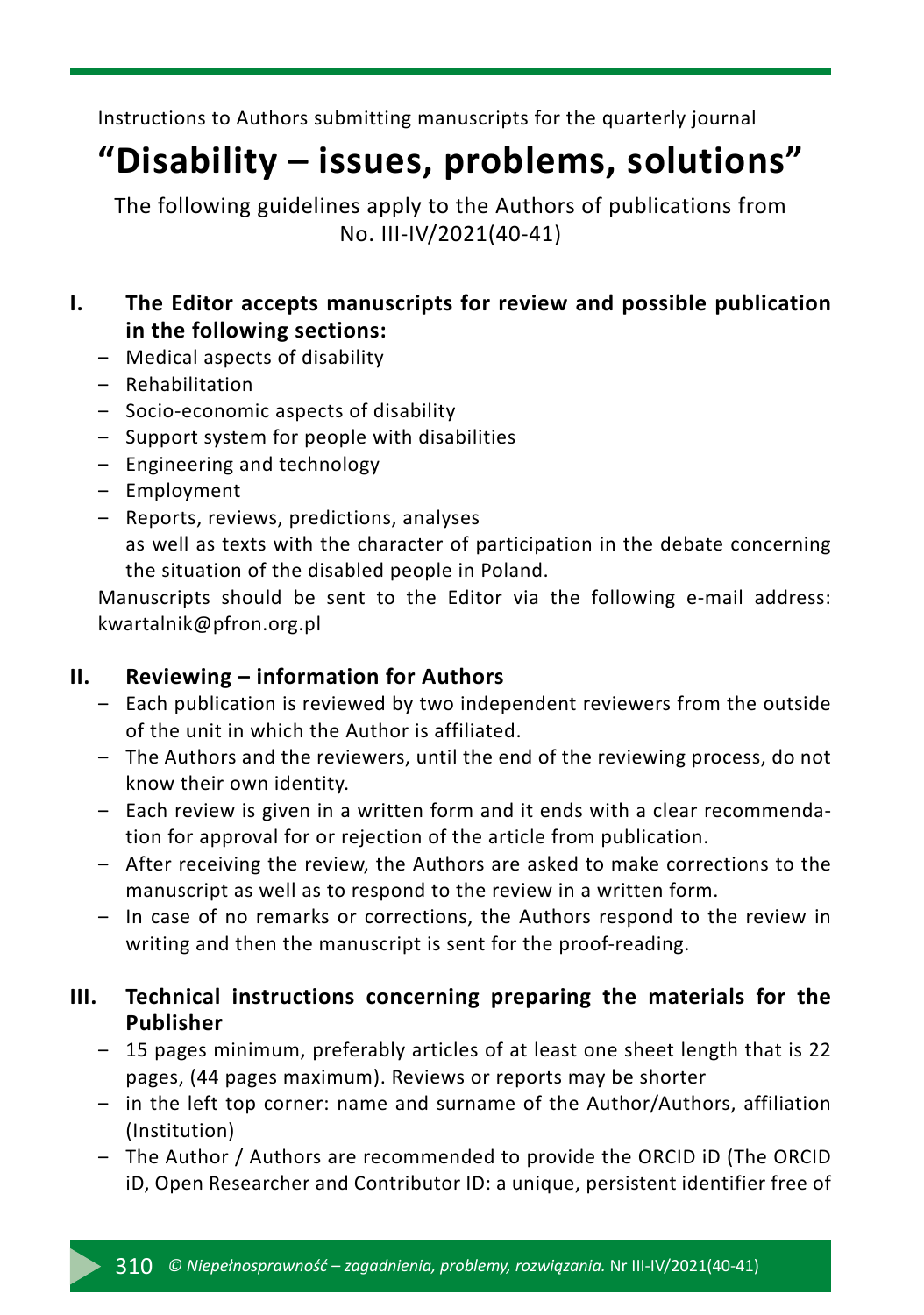charge to researchers to uniquely identify authors and contributors of scholarly communication)

- the title of the article, paper, report etc. (bold), Level 1 Headings added with the MS Word "Heading Styles" tool, font Calibri
- ‒ abstract/summary in Polish and in English
- ‒ keywords (not less than 5 and not more than 8)
- ‒ subtitles (bold, with clear and well formatted Heading styles, matching the hierarchy of Headings i.e.: Level 2 Headings, Level 3 Headings, Level 4 Headings etc., added with the "Heading Style Box" in Word)
- ‒ A4 paper format
- ‒ The Editor accepts the Microsoft Word editable files only: text file in the \*doc format (Word 97 or later + special fonts introduced by the Author)
- ‒ font 12 Calibri
- ‒ interline 1,5 line
- left margin 3 cm, others about 2,5 cm
- ‒ one-sided printing
- $-$  text and bibliographical footnotes font 10, with references in the top index
- ‒ uniform and continuous page numbering (pagination)
- ‒ division into indent paragraphs at least 2-3 per page, to preserve the clarity of the content
- ‒ bibliographical and other footnotes should be put on the bottom of the page
- texts should be sent without manual formatting such as inserting a non-breaking space (also called hard space) between individual letters at the end of a line in Word.

# **IV. Methodical guidelines for the preparation of materials for the Publisher**

- ‒ applying the basic structure of the scientific article which should consist from: Introduction, Main Body, Ending with conclusions,
- ‒ justification for the research that have been undertaken,
- theoretical context,
- ‒ clear indication of the article's/analysis's objective(s),
- ‒ clear asking questions and formulation of research problems,
- ‒ clear formulation of hypotheses/theses,
- ‒ description of the methods of analysis and research techniques used for the analysis and attempts to verify assumptions adopted in the summary,
- ‒ reference to current literature.

# **V. Accessibility guidelines**

At the State Fund for Rehabilitation of Disabled People, electronic materials should comply with the principles of accessibility. This requirement results from the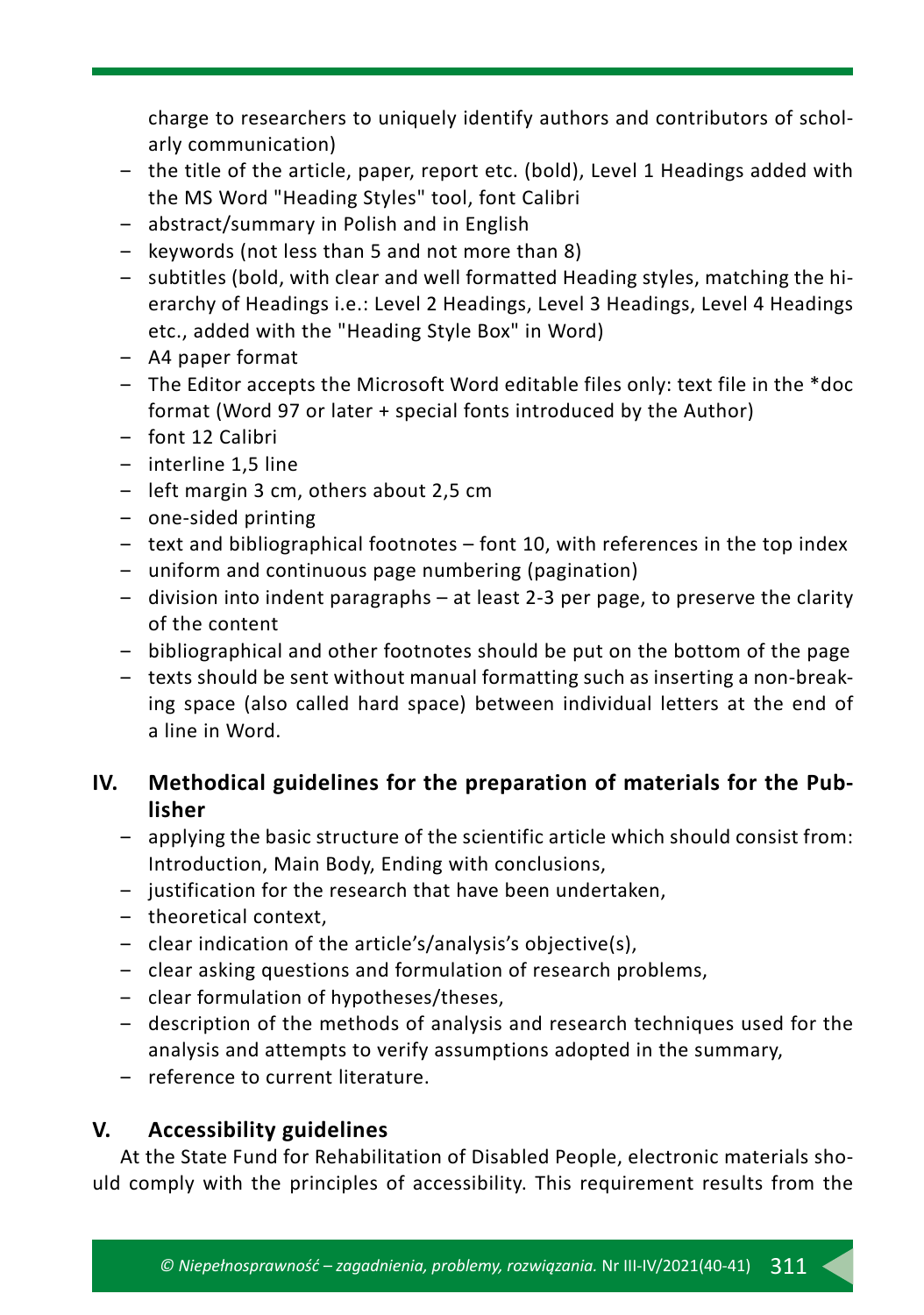Accessibility Act for Persons with Special Needs and the Act of Digital Accessibility of Websites and Mobile Applications of public entities. Accessibility is determined by three basic principles: technical compliance with standards, such as WCAG, readability, and understandability.

#### **Preparing available materials**

#### *Text documents created in Word*

## Paragraphs

Paragraphs are the central part of text documents. Please remember to align your text to the left. Full justification is difficult to read for people with specific disabilities. If you need more than one space line between paragraphs, do not repeatedly press the "Enter" key. It would be best to achieve spacing via the "Spacing - After" parameter in the "Paragraph" options. You should also avoid using underlining to highlight a section of text. In the web standard, underlining is reserved for web links.

### Headings

**Headings are an essential part of a document structure.** They help visually impaired people to read what we want to show more effectively. Thanks to headings, they can get to the content they are interested in. However, the most common mistake in creating them is making them manually. The document creator boldens and enlarges a piece of text to make it look like a headline. However, this does not help blind people at all. Their screen reader "doesn't know" that it is a heading. Actual headlines are made using text styles. You should remember to put them in a logical order and keep them short and communicative.

## Alternative texts

Authors of scientific texts submitted to the Publisher are obliged to prepare materials with accessibility facilitation for persons with disabilities. It means that it is vital to provide **alternative text** for any non-text information in the material (i.e., graphics, photographs, diagrams, figures, illustrations, labels, links, texts that are part of images, etc.), but only where it is necessary and carries relevant, helpful information for the understanding of the content of the material or its purpose. By applying alternative text to non-text content, any elements that are not pure text in the material can be processed by the end-users software and provide a complete set of information, even if the user cannot see the non-text element. The alternative text should briefly describe the details provided by the illustration or other non-text parts depending on the context, briefly describe the image in question, and mention the text present and its purpose. It is always advisable to consider whether the information is necessary for the correct reception of the material's content.

#### Bulleted and numbered lists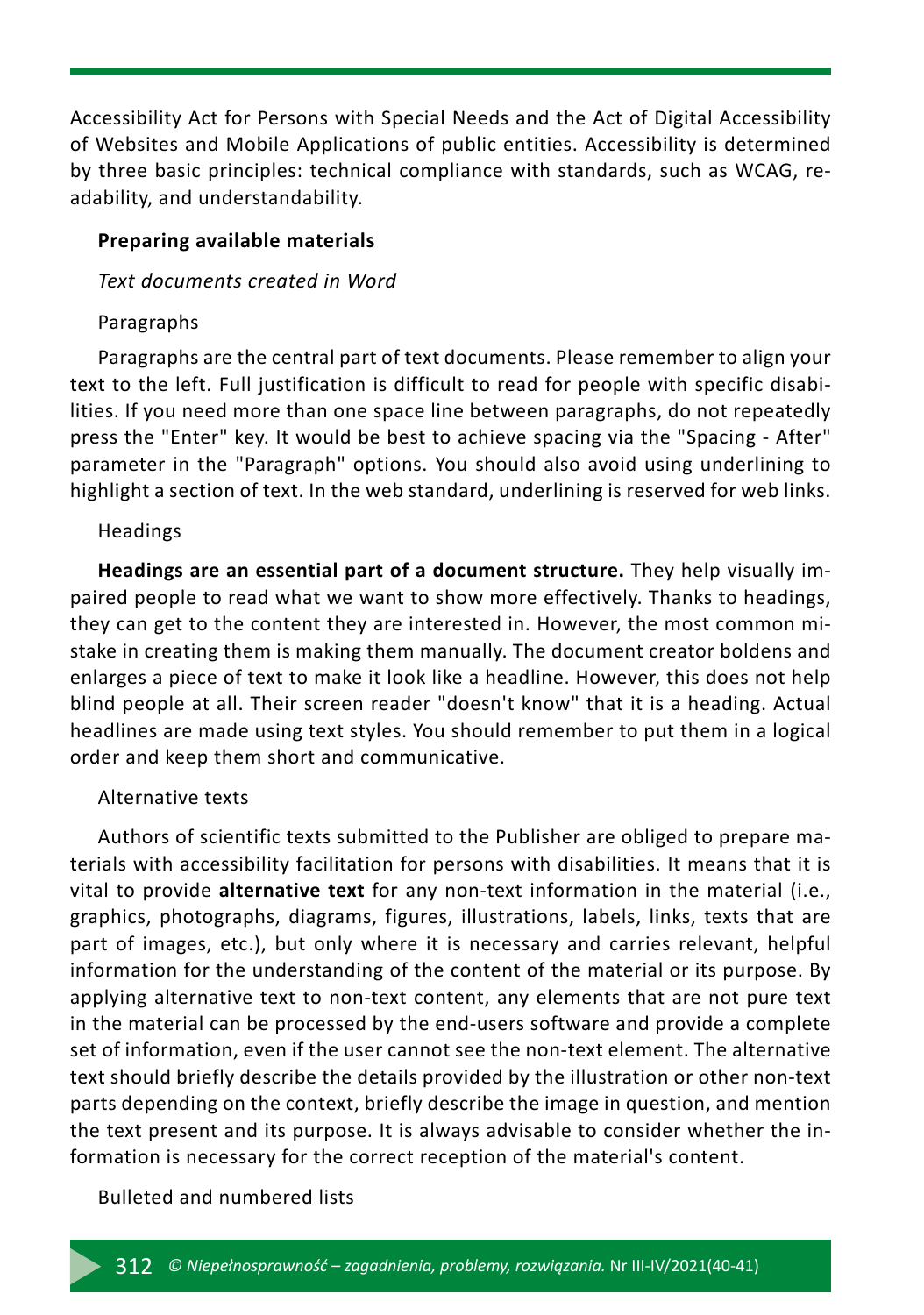These lists, like headings, should be made using the Word tool. Making a list manually using the "-" sign will result in screen readers not conveying the correct information to a blind person. The "Increase indent" and "Decrease indent" buttons allow you to create multiple folded lists properly. However, you should limit the number of steps to two. A higher number makes it difficult to read the document's content appropriately.

#### Tables

You should only use tables to represent data, not format the document, even if the edges are hidden. In tables, the first row should be marked as a header. This option can be found in the "Table properties" on the "Row" tab. There you should check "Repeat as header row at the beginning of each page." Tables should have a simple structure, without cell merging or nesting (i.e., inserting a table cell into an existing one).

#### Links (weblinks)

Weblinks should be included as an appropriate text that clearly states where the link leads and what will happen when you select it. It is worth remembering that web links should have understandable content. Links like "Here" or "Download" do not meet these criteria. A link in the form of a long hyperlink will also not be readable, regardless of the recipient's needs.

#### Marking the language of a text fragment

A speech synthesizer reads out the content of a document for blind people. If it encounters a fragment of content, e.g., in English, and the primary language is marked as Polish, it will misread it. Such fragments must be marked, and their language changed. Click on the language indicator in the bottom bar of Word and then select the appropriate language in the selection window. If the language selection is not available on the bottom bar, select the "Review" tab and then the "Language" tab.

#### Document title (metatag)

To make digital documents accessible, it is also necessary to specify the title of the documents in its properties (metatag: Title). The document title should be filled in the field located in the "Properties" section of the document (File menu, Information item). The file title should be legible and describe the file's content in a specific way.

#### *Documents created in Excel*

Excel does not have many tools for creating accessible documents. However, some rules must be followed to ensure the highest possible range of accessibility. Excel documents are an arrangement of cells that must be tagged to be read as a ta-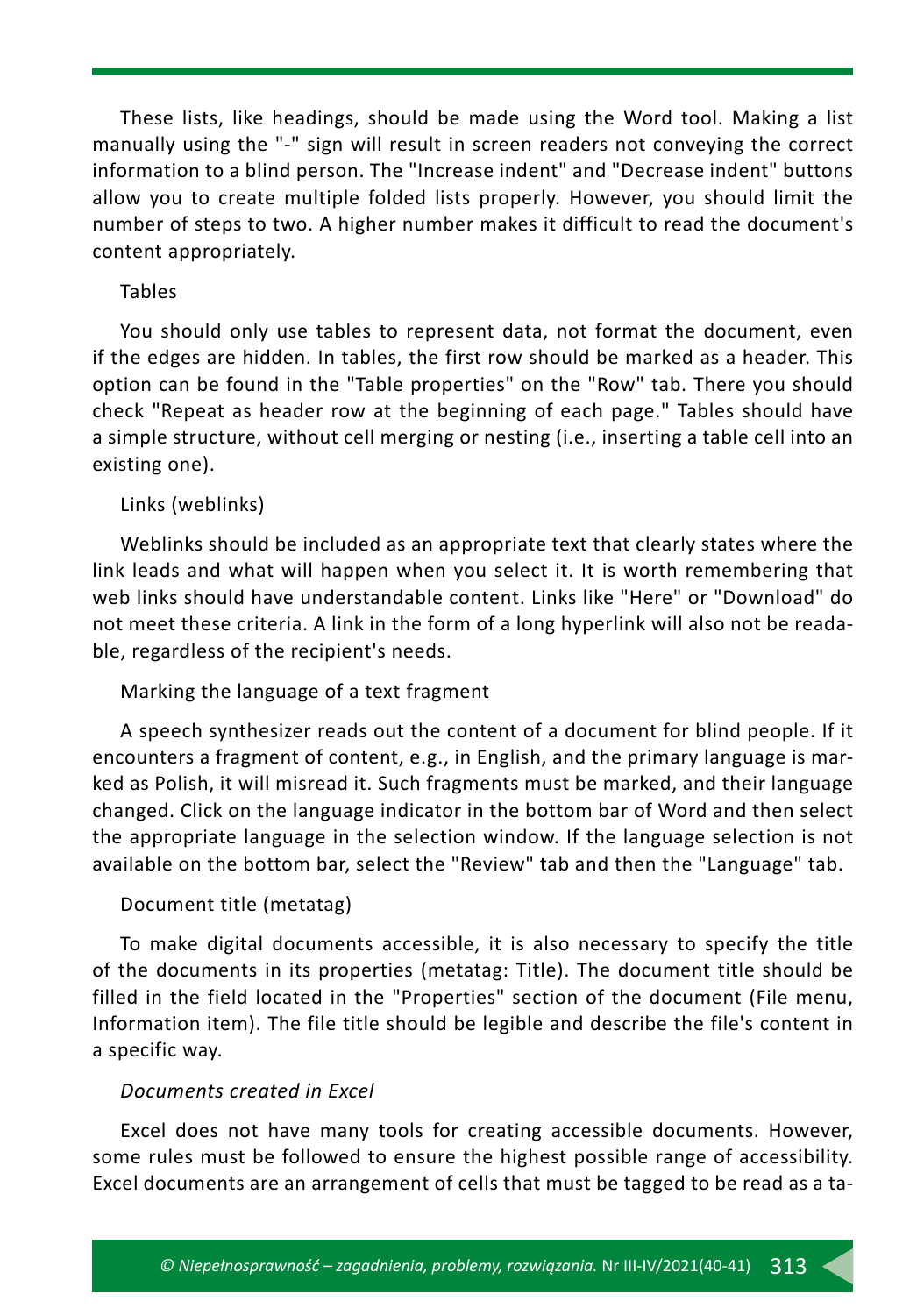ble. You must first select the range of cells that make up the consistent data, and then from the 'Insert' menu, select 'Table'. Then select the option: "My table has headers".

## **Summary**

Before submitting material to the Publisher, you are advised to identify and resolve any accessibility issues for people with disabilities, e.g., by using the "Check Accessibility" function, for documents created in Word, available on the Review bar. **Materials with glaring accessibility deficiencies, particularly without alternative text to non-textual information, will be returned to the Author(s)**.

## **ILLUSTRATIONS**

- ‒ figures for publication must be of good resolution, uniform and have descriptions, this especially concerns multi-page paste-ins of very diverse illustrating material, to which contact prints are the basis of technical edition and which accelerate the work on the manuscript
- ‒ each figure should be submitted as a separate file, with a given filename (all the files in one folder), it should also be printed in the text or on a separate page
- ‒ photographs \*tif files with a resolution not lower than 300 dpi with the required size of the reproduction, or in originals of good quality that allows scanning
- ‒ graphs prepared in Corel Draw or Microsoft Excel (if they have to be edited during the editorial work)
- ‒ drawings as \*cdr files or contrast, originals of good quality suitable for reproduction

# **ABSTRACTS**

The Authors of the publications are kindly requested to send a summary of their scientific paper together with the manuscript. Abstract, in a possibly condense form, with the largest number of keywords, should present basic information about the article's thesis, the methods of research, as well as the most important results and conclusions. Abstract usually contains 150 up to 600 words. It should not include quotations and footnotes. The Authors of the publication send to the Editor translation into English of the title, abstract and key words of their article.

# **BIBLIOGRAFICAL DATA – INSTRUCTION FOR AUTHORS GENERAL REMARKS CONCERNING FOOTNOTES**

‒ quotation or paraphrasing of the paper should be indicated: if it is a quotation, it is necessary to quote the work, out of which it comes, whereas in case of a paraphrase (use of certain information), then the bibliographical address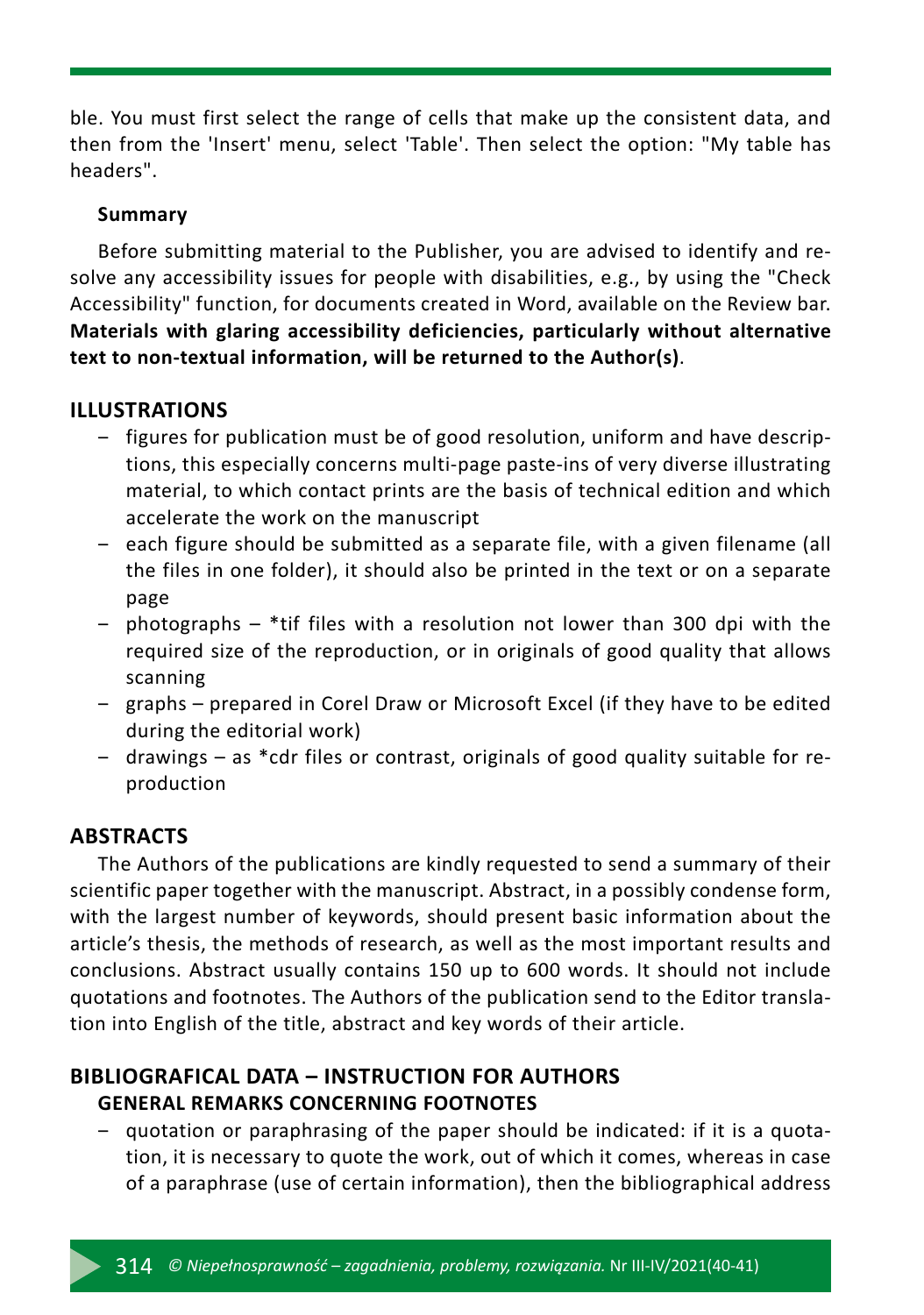is preceded by the abbreviation "see" or "cf";

- ‒ Latin abbreviations should be consequently used; if the Author decides to use "op. cit." and "ibidem", then he or she should also use "idem", "eadem", "loc. cit.", "passim" etc.;
- ‒ The bibliographical address of a work which is mentioned for the first time in a footnote must be presented in detailes – one should remember about the name of the publisher, year of publication, volume, page, but, also, in case of a work written in a foreign language – about the translator (whose name should be mentioned immediately after the title, with the abbreviation "transl."). If the Author of the article is translating the foreign text on his own, he or she should indicate it at the end of the bibliographical description, in brackets – (transl. by the Author);
- ‒ For Internet websites that are cited in footnotes (as well as in bibliography), the date of access should be indicated.

# **FOOTNOTES: JOURNALS**

- 1) the first letters of the name (-s) and the surname of the author: If there are three or less authors, all surnames should be indicated. If there are more than three authors, first three of them should be mentioned followed by "et al."
- 2) the full title of the work, in italics
- 3) the journal's title, normal roman text, in quotation marks
- 4) year
- 5) volume
- 6) page

# **Examples:**

Żuraw H., *Analiza stylów życia jako podstawa wnioskowania o jakości egzystencji osób niepełnosprawnych*, "Kwartalnik Pedagogiczny" 1998, Nr 3/4, s. 195–220 Olszak A., Kirenko J., *Niektóre uwarunkowania psychospołeczne funkcjonowania osób z uszkodzeniem rdzenia kręgowego*, "Szkoła Specjalna" 1997, Nr 1, s. 13–19

# **FOOTNOTES: BOOKS AND MONOGRAPHS**

- 1) the first letters of the name (-s) and the surname (-s) of the author: If there are three or less authors, all surnames should be indicated. If there are more than three authors, first three of them should be mentioned followed by "et al.",
- 2) the full title of the work, in italics,
- 3) if the manuscript is a part of a collective book, [in:] notation should be used, and the title of the book written in italics, should also be given, along with the initial of the name and the surname of the Editor, preceded by "ed.",
- 4) place of publication,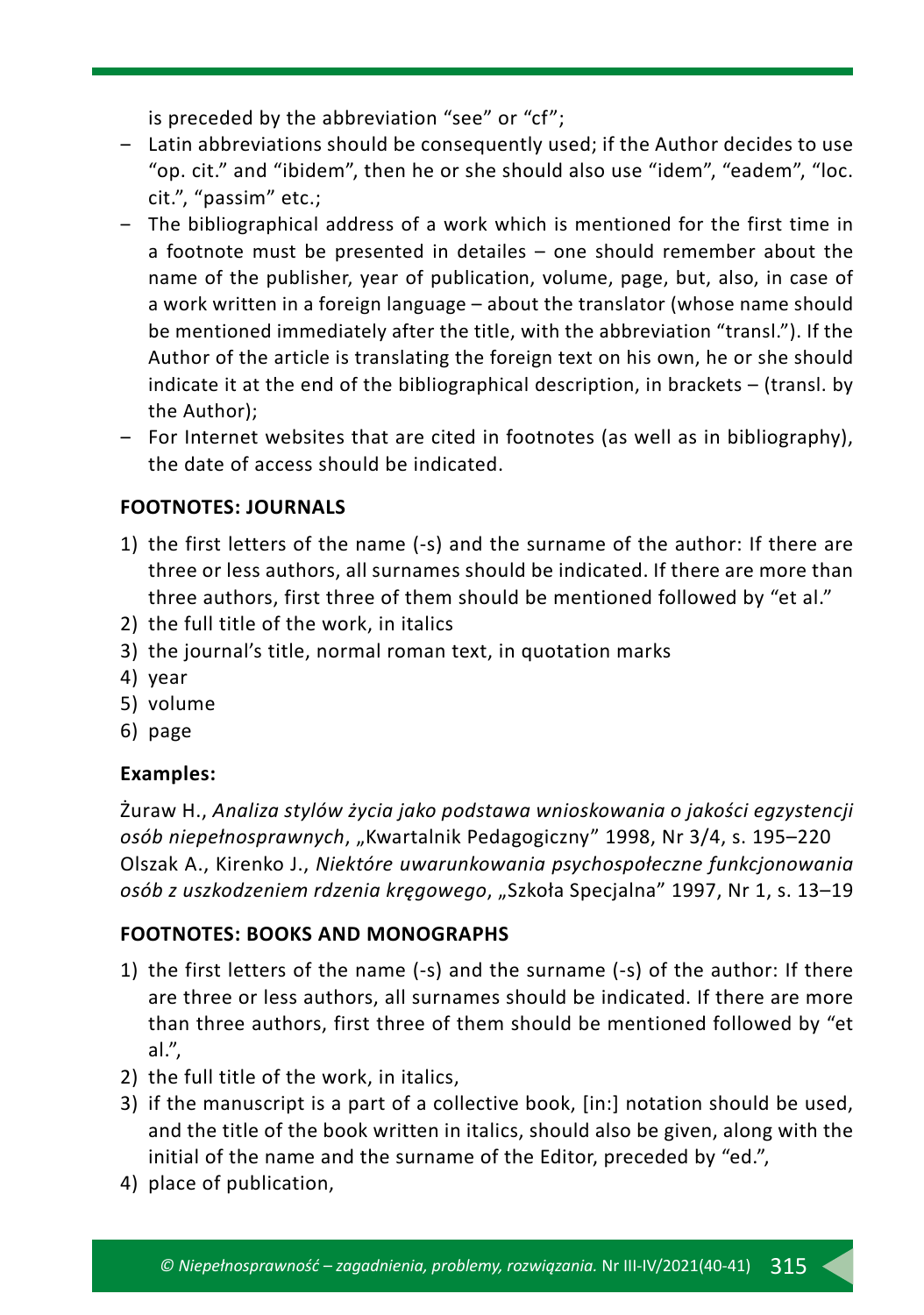- 5) publishing house,
- 6) year,
- 7) pages

## **Examples:**

A. Krause, *Człowiek niepełnosprawny wobec przeobrażeń społecznych*, Kraków, Impuls, 2004, s. 274

C. D. Kowalska, B. Miklaszewska, T. Nowacka i in., *System szkolnictwa we Włoszech*, [w:] *Systemy oświatowe w krajach europejskich*, red. K. Polanecki, Wrocław, 2005, Wydawnictwo Oświatowe, s. 12–13

## **Footnotes: Websites**

- 1) if you the author of the article is known: the first letters of the name(s) and the surname(s) of the author(s) of the article cited. If there is no more than three authors, all names should be given, if there are more than three authors, please cite three and add "et al.",
- 2) the title of the article in full text in italics,
- 3) the website from which the text is cited,
- 4) the day of the access (in parentheses or square the record consistent throughout the whole text), preceded by the phrase: "Access date  $\ldots$ ", "as at ...", "online access" (consistently throughout the whole text).

## **Examples:**

*Monitoring realizacji zadań wynikających z Programu Działań na Rzecz Osób Niepełnosprawnych na lata 2007–2013* "Częstochowa Niepełnosprawnym", http:// www.czestochowa.pl/data/other/monitoring-osoby\_niepelnosprawne.pdf, [access date: 30.04.20]

B. Rędziak, *Między wolnością a bezpieczeństwem*, http://www.niepelnosprawni. pl/ledge/x/91557, [access date: 05.06.2014]

# **LITERATURE (IN ALPHABETICAL ORDER) AT THE END OF THE ARTICLE**

‒ Literature given at the end of the article should be organized in alphabetical order and divided into possible legal acts, reports, internet websites.

## **Examples:**

Kowalska C. D., Miklaszewska B., Nowacka T. i in., *System szkolnictwa we Włoszech*, [w:] *Systemy oświatowe w krajach europejskich*, red. Polanecki K., Wrocław, Wydawnictwo Oświatowe, 2005

Krause A., Człowiek niepełnosprawny wobec przeobrażeń społecznych, Kraków, Impuls, 2004